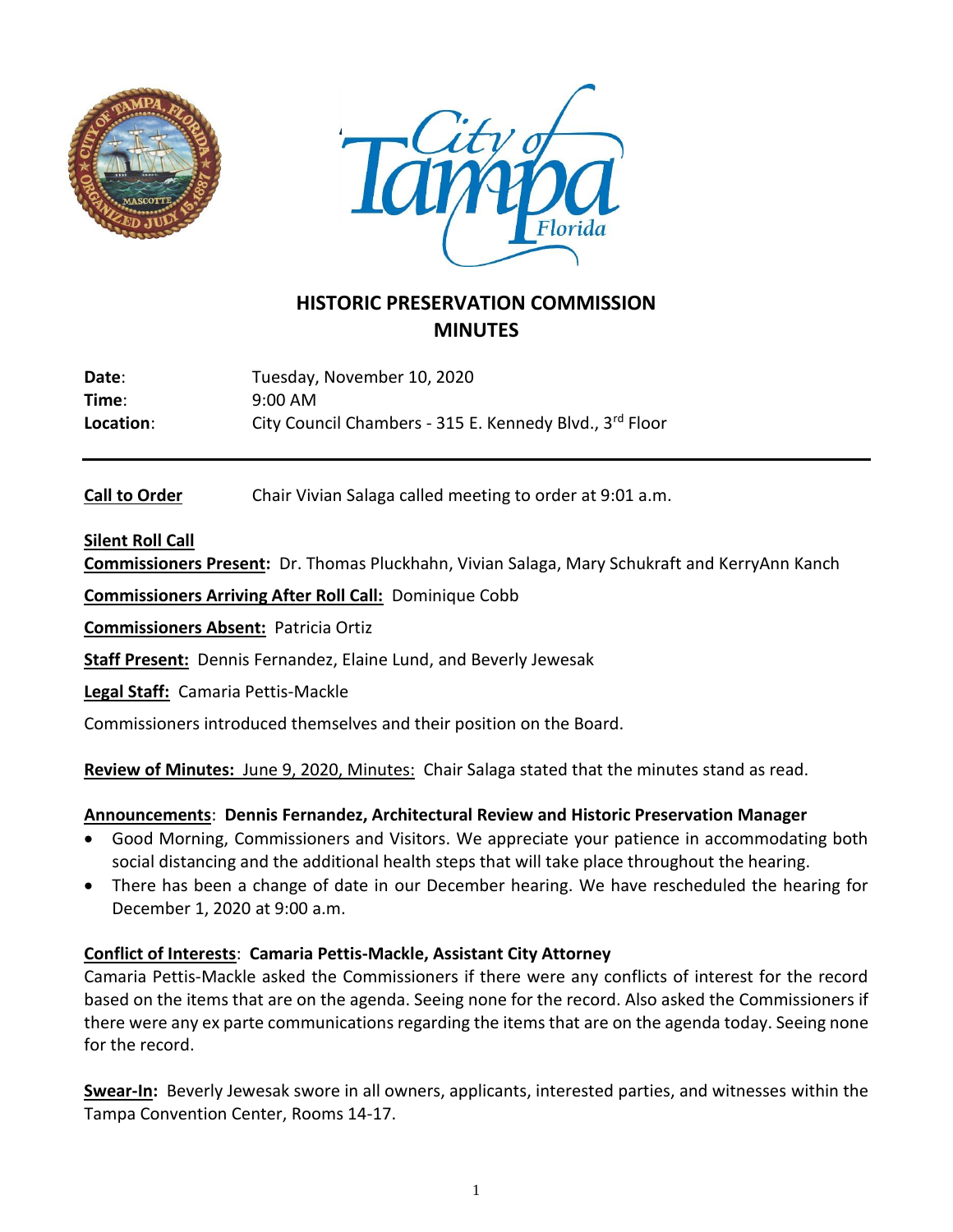## **Commissioner Salaga –** Agenda item #7, HPC 2020-03.

## **HPC 2020-03 - Change in Status from Contributing to Non-Contributing**

**Elaine Lund, Historic Preservation Commission Staff** – The application before you is for a change in status from Contributing to Non-Contributing for the address located at 1711 W. Hills Avenue within the Hyde Park Historic District. It is between Rome and Gunby Avenue just a couple blocks from Bayshore. (All exhibits can be found in the complete Staff Summary attached.)

The wood frame structure at 1711 W. Hills Avenue first appears on Sheet 253 of the Sanborn Map Company Supplemental Volume of the Insurance Maps of Tampa, Florida in 1922 (Exhibit 1-A). It is drawn as a wood frame dwelling with an open front porch and a T-shaped second story set back from the front of the house. A wood frame garage appears at the alley on the 1920s Sanborn map revisions (Exhibit 1-B). The 1931 and 1951 maps also show a small playhouse adjacent to the front porch (Exhibits 1-C, 1-D), but it no longer appears on the 1976 Sanborn map (Exhibit 1-E).

In 1928, a photo of three girls sitting in front of the playhouse appeared in *The Tampa Tribune*. A portion of the open front porch of 1711 W. Hills Avenue is visible in the photograph (Exhibit 2-A). A c.1958 photo of 1709 W. Hills Avenue (located one lot northeast of 1711 W. Hills Avenue) shows a portion of a screened in front porch at 1711 W. Hills Avenue (Exhibit 2-B).

In 1983 and 1984, the historic resources survey of Hyde Park was conducted. Florida Master Site File (FMSF) forms were completed for all properties that were considered potentially eligible as a contributing resource to a historic district. A FMSF form was not completed for 1711 W. Hills Avenue.

In 1985, the Hyde Park Historic District (HPHD) was listed in the National Register of Historic Places (National Register). 1711 W. Hills Avenue is shown as non-contributing on the survey map included in the nomination (Exhibit 3-A). In the List of Contributing and Non-Contributing Structures, the nomination lists 1711 Hills Avenue as Non-Contributing (Exhibit 3-B). A draft of the nomination includes a Building Inventory, which includes the following: "103. 1711 Hills Avenue. ca. 1917. A. 1½ story craftsman bungalow with front porch enclosed. Converted to multi-family dwelling." (Exhibit 3-C) The initial designation of "non-contributing" was based on the enclosure of the front porch and any other alterations that were deemed to be irreversible. The nomination report for the National Registerlisted HPHD provided the following definition of non-contributing structures:

> "Any structure erected after 1933 shall be considered non-contributing, and any structure erected before 1933 which has lost the greater part of its architectural integrity and cannot be returned to a condition approximating its original appearance and use of inappropriate materials shall also be considered noncontributing. Unfortunately, several structures in Hyde Park have suffered this fate. Usually it has been the result of an attempt to "modernize" the structure—most often bungalows—by wholesale replacement of the exterior siding with stucco or some other uncharacteristic material, enclosing porches (destroying columns, balustrades, and decorative features), and seriously altering fenestration."

In June 1988, the City designated Hyde Park as a local historic district. 1711 W. Hills Avenue is shown as non-contributing on the map accompanying the designation, which is dated 1985, the same year as the National Register map (Exhibit 4).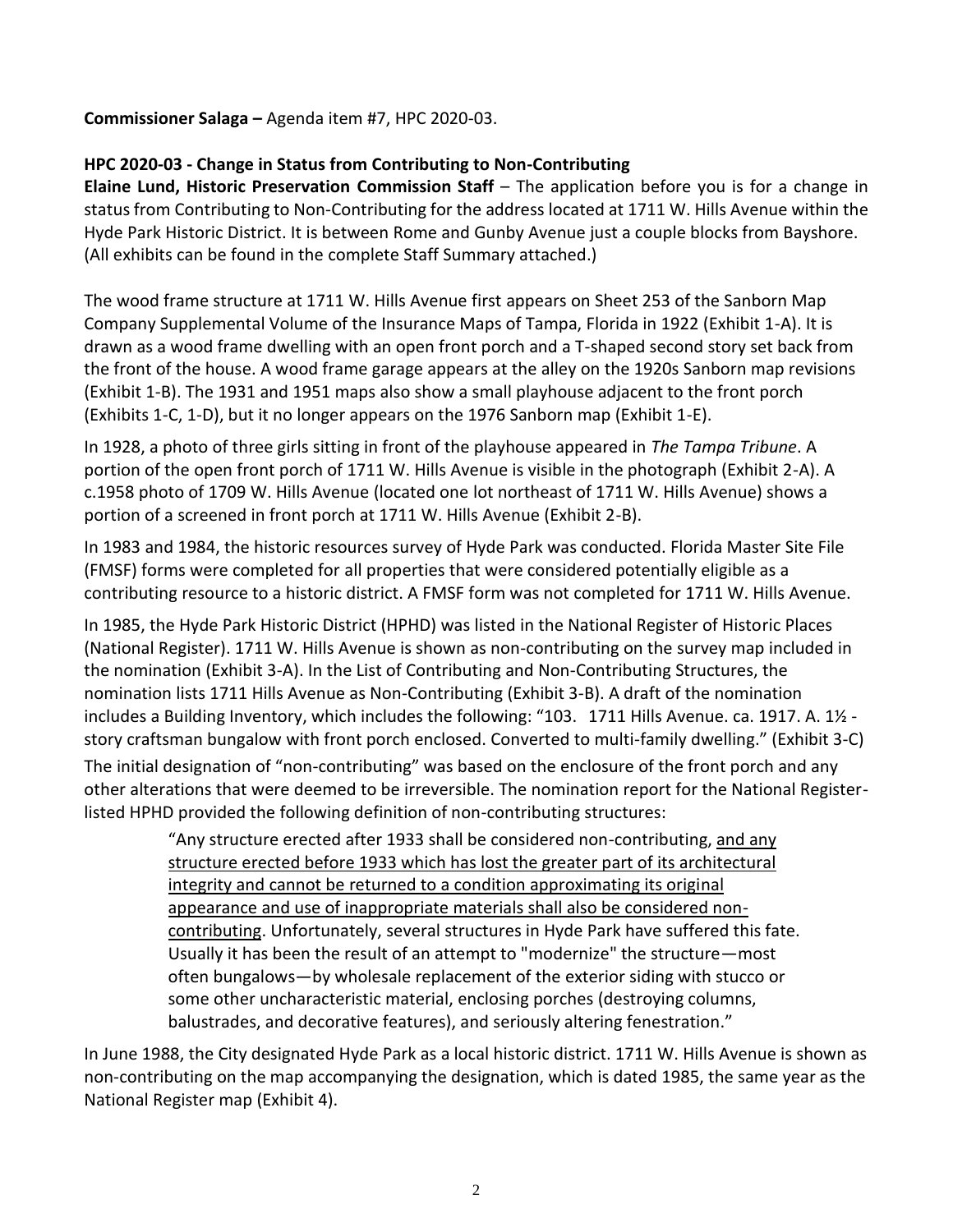In December 1988, the map is revised. 1711 W. Hills Avenue is shown as non-contributing (Exhibit 5).

In 1989, the Tampa Architectural Review Commission (TARC) approved application 89-96 for a Certificate of Appropriateness (CA) for additions and an extensive renovation to 1711 W. Hills Avenue. The CA was approved for the reason that the proposed work "is consistent with the Hyde Park Design Guidelines (HPDG)) (Exhibit 6).

The Scope of Work (Exhibit 7-A) on the approved plans included the following exterior work:

- Remove existing screen enclosure and add new carport as indicated on new floor plan.
- Remove existing wood deck and laundry room. Replace laundry room and new addition on new floor plans.
- Replace wood sash windows with aluminum windows (keep old trim around windows).
- Close in overhang with aluminum soffit and fascia.
- Install new vinyl siding on all exterior walls.
- Build new front porch as indicated on new floor plan.

A review of the 1989 demolition plan (Exhibit 7-B), new floor plan (Exhibit 7-C), elevations (Exhibit 7-D), the Sanborn maps, and the photographs from 1928 and c.1958 shows that the original front porch was enclosed between 1976 and 1989 and that the 1989 CA included the construction of an additional porch on the front of the house.

The May 10, 1990, attachments (Exhibits 8-A, 8-B) to the TARC minutes include 1711 W. Hills Avenue as a newly contributing structure in the Hyde Park Historic District (HPHD), resulting from the May 1990 Historic District Map Update (no copy available).

The 1992 revision to the HPHD map shows 1711 W. Hills Avenue as a contributing resource (Exhibit 9). The 2009 (Exhibit 10) and 2017 (Exhibit 11) updates to the HPHD map show 1711 W. Hills Avenue as a contributing resource.

The house at 1711 W. Hills Avenue presently features a footprint significantly altered from its original, with additions on three sides.

- Prior to 1985, the house was split into multiple dwelling units. The 1989 plans show a separate unit upstairs, accessed from a small one-story addition on the southwest side, which also contained laundry facilities. A small bathroom was added upstairs, northeast of the original second story footprint. The 1989 work increased the size of the southwest addition on the first story and expanded the second story above it, adding a balcony above the laundry room.
- Most significantly, the original front porch was enclosed prior to 1985, and a new porch was constructed onto the front of the building in 1989. Additionally, a non-original screened side porch was removed and replaced with a Porte cochere during the same renovation. These alterations are not consistent with the Hyde Park Design Guidelines (HPDG) for porches and Porte cocheres (HPDG p.22-25).
- The addition of the new front porch altered the original roof form. The original porch details were removed or obscured through the new construction, there is limited evidence to show that the new porch details matched the originals (HPDG p.27-30).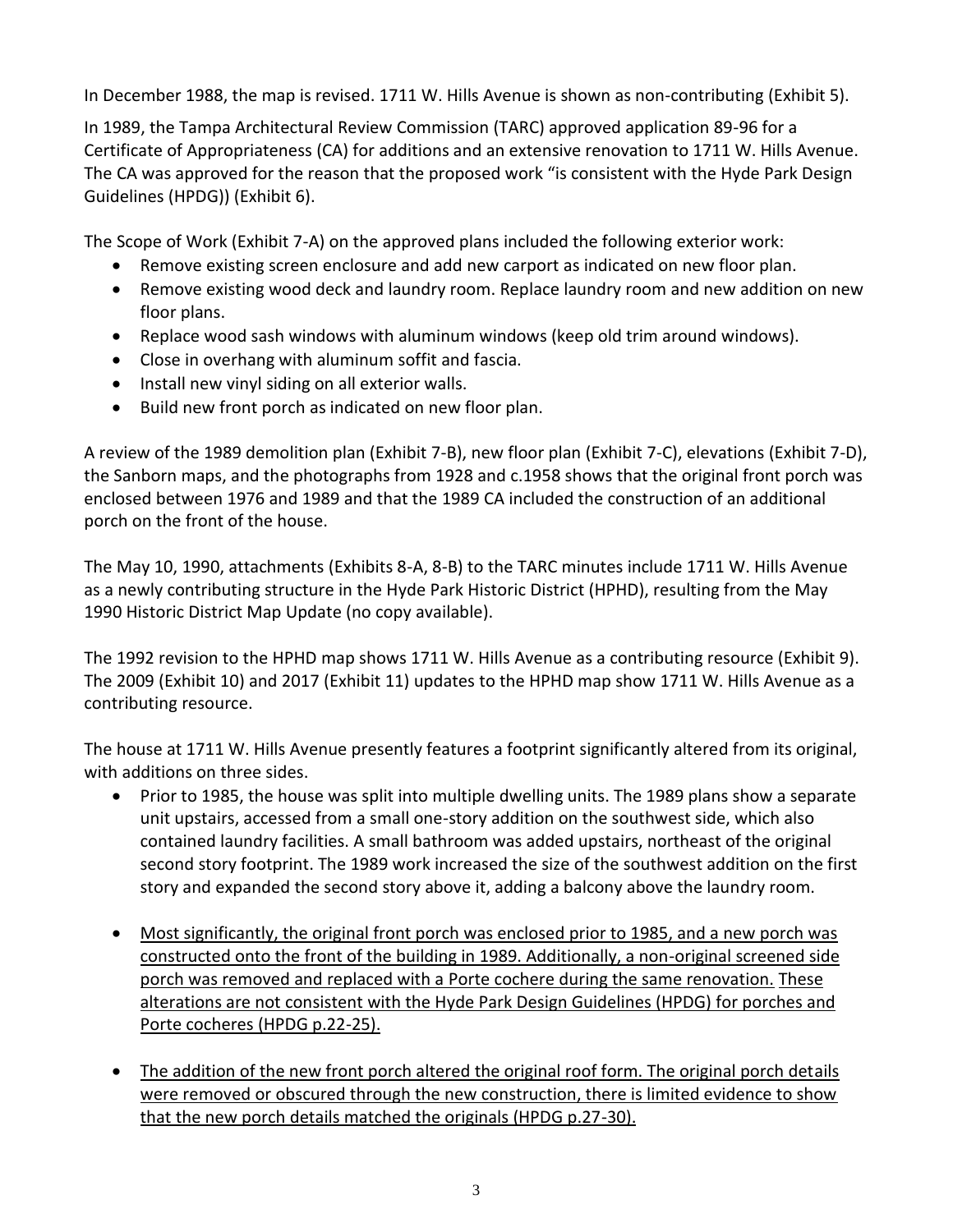• While some the historic wood siding appears to remain intact, there are different siding profiles on the house, indicating that not all the siding is historically appropriate for this house (HPDG p.46-49). Additionally, the vinyl windows and door selections are not appropriate for this structure (HPDG p.36-41).

These alterations are also inconsistent with The Secretary of the Interior's Standards for Rehabilitation, as follows:

- 1. Every reasonable effort shall be made to provide a compatible use for property which requires minimal alteration of the building, structure or site and its environment or to use a property for its originally intended purpose.
- 2. The distinguishing original qualities or character of a building, structure or site and its environment shall not be destroyed. The removal or alteration of any historic material or distinctive architectural features should be avoided when possible.
- 3. All buildings, structures and sites shall be recognized as products of their own time. Alterations that have no historical basis and which seek to create an earlier appearance shall be discouraged.
- 4. Changes which may have taken place over the course of time are evidence of the history and development of a building, structure or site and its environment. These changes may have acquired significance in their own right and this significance shall be recognized and respected.
- 5. Distinctive stylistic features or examples of skilled craftsmanship which characterize a building, structure or site shall be treated with sensitivity.
- 6. Deteriorated architectural features shall be repaired rather than replaced, wherever possible. In the event replacement is necessary, the new material should match the material being replaced in composition, design, color, texture and other visual qualities. Repair or replacement of missing architectural features should be based on accurate duplication of features, substantiated by historic, physical or pictorial evidence rather than on conjectural designs or the availability of different architectural elements from other buildings or structures.
- 7. The surface cleaning of structures shall be undertaken with the gentlest means possible. Sandblasting and other cleaning methods that will damage the historic building materials shall not be undertaken.
- 8. Every reasonable effort shall be made to protect and preserve archeological resources affected by or adjacent to any project.
- 9. Contemporary design for alterations and additions to existing properties shall not be discouraged when such alterations and additions do not destroy significant historical, architectural or cultural material, and such design is compatible with the size, scale, color, material, and character of the property, neighborhood or environment.
- 10. Wherever possible, new additions or alterations to structures shall be done in such a manner that if such additions or alterations were to be removed in the future, the essential form and integrity of the structure would be unimpaired.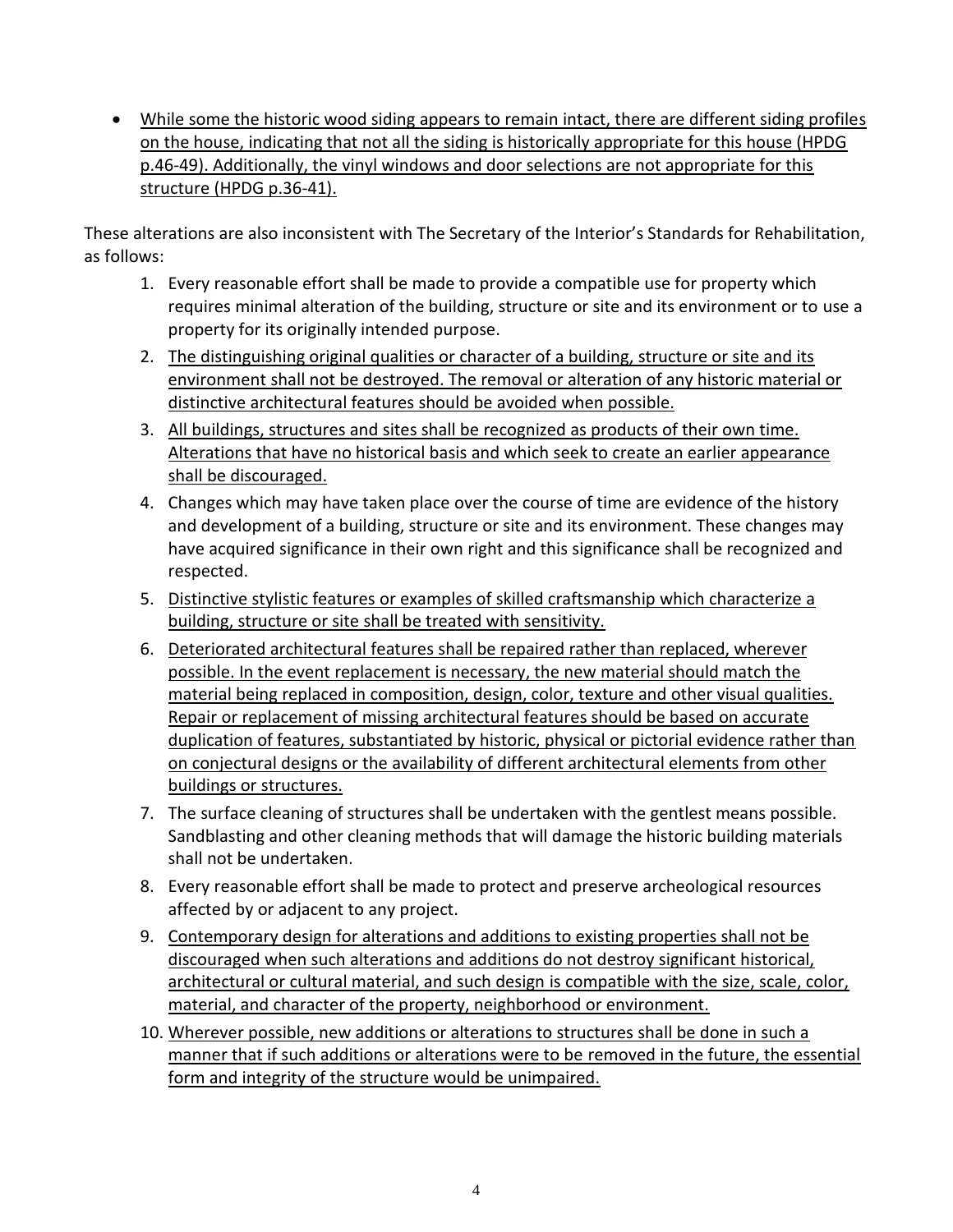#### **Conclusions**

The key to a successful rehabilitation is maintaining characteristic details and historic fabric. The application of uncharacteristic and inappropriate materials and details obscures the building's historic appearance. Additions to historic structures should be subordinate to the original building and not conceal its original features. Earlier porch enclosures should be reversed to their original open state, and if additional interior space is needed, a compatible addition to the back of the house, less visible from the street, should be investigated. The alterations to 1711 W. Hills Avenue, particularly to the primary elevation, have substantially altered its historic integrity, to the point where the original façade is no longer apparent.

**Greg Jones** – Agent representing Mr. & Mrs. Campbell, owners of the property located at 1711 W. Hills Avenue, gave a brief presentation.

**Kyle Campbell –** Owner of 1711 W. Hills Avenue gave a brief description of why he and his wife requested the change in status.

Public Comment: No one came forward.

**Dennis Fernandez –** The authority to review initial designations of contributing status and change of status when requested to do so is delineated in Chapter 27-261 of the City of Tampa code pertaining to HPC powers and duties. This is a review authority that relies on your determination. It is not an advisory power like a recommendation; it is a decision that this board makes regarding the statuses of the structures that are located within the boundaries of the local historic district. If you have any questions for staff, we will be available and try to assist you. Thank you.

**Commissioner Salaga** – Commissioners are there any comments or questions to either the applicant or staff?

**Commissioner Schukraft –** I have a few questions. This is for the city attorney or staff. Does economic hardship come into play here? Do they have to provide information that in order to return it to a condition approximating its original appearance would be an economic hardship.

**Camaria Pettis-Mackle** – Economic hardship is not one of the elements or criteria that you need to consider for this approval or denial.

**Dennis Fernandez** – This being a designated structure within the Hyde Park Historic District, the applicant could have selected a process by which they went to the Architectural Review Commission and requested demolition, and within that process housed within that section of the code there is an economic hardship assertion that can be made and demonstrated. We shifted back to this process after several discussions with the applicant's agent about what was the appropriate process for them. The conditional issues, the economic issues really aren't relevant. It is more the integrity of the structure that is the prominent factor.

**Commissioner Schukraft** – I certainly understand the integrity of the building and the changes. It's unfortunate that there isn't anything from the May 1990 meetings that basically elevated it to a contributing structure, when it was prior to that, I believe, absolutely non-contributing. It leaped over the Contributing with Alterations designation. Cannot be returned to a condition approximating its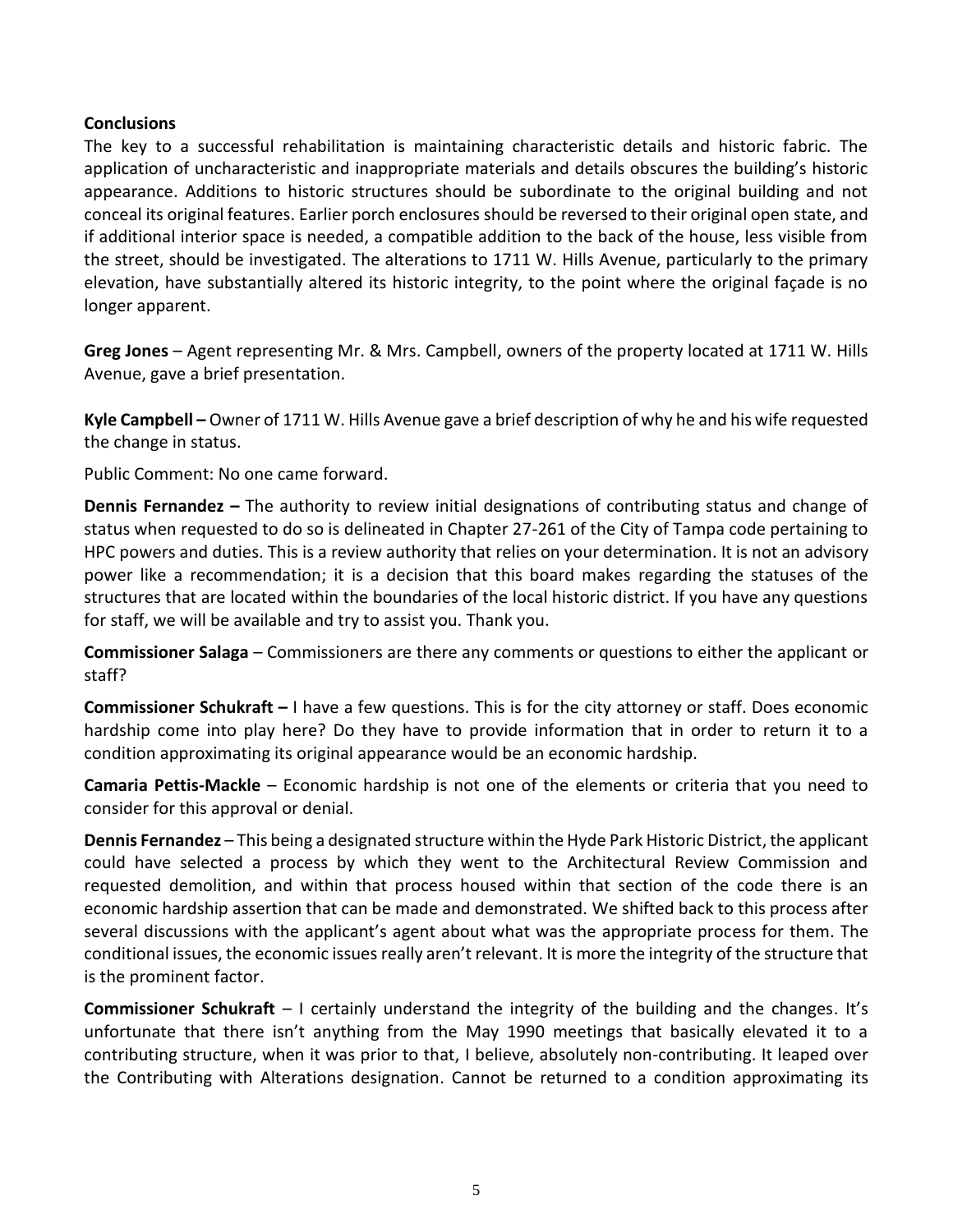original appearance - that's where I'm stuck, because it could be returned. How that has been interpreted in the past?

**Dennis Fernandez –** We don't get these applications that often. The code is silent on economic hardship. You are evaluating this structure almost as if it were coming into you for an initial determination of historic significance. In a vacuum, would it qualify as a contributing structure? Sections of the code reflect how the contributing structures were determined in the original survey, which is primarily Criterion A and C for the architecture that existed in the historic district and its contributions to the development of the City of Tampa.

**Commissioner Schukraft –** Thank you, that is very helpful.

**Commissioner Pluckhahn –** I take your point, at some point reversibility is sort of a sliding scale, you could reverse some of the changes, to my mind, you don't have the integrity of the original materials. It would be just rebuilding it, basically.

**Commissioner Salaga –** The handicap we have presently is that there is no documentation to know what that house may have looked like. Any alteration to the present structure would be conjecture at best, and if it might take similar characteristics to the other houses around it and in the district, but we don't know that.

**Commissioner Kanch –** I would agree, because it was not listed as a contributing structure or a contributing structure with alterations, that allowed it to have modifications, so now it's beyond what it would originally be like.

**Commissioner Salaga –** May I have a motion on behalf of this application?

|  | <b>Motion: KerryAnn Kanch</b> |  |  |  | Second: Dr. Thomas Pluckhahn |
|--|-------------------------------|--|--|--|------------------------------|
|--|-------------------------------|--|--|--|------------------------------|

**Motion to approve the change in status for from Contributing to Non-Contributing in case HPC 2020- 03, for the property located at 1711 W. Hills Avenue, based on the fact that it was originally listed as non-contributing and was altered significantly over time beyond the original structure.**

**Motion approved by a vote of 4-0-0.**

**Commissioner Salaga –** Called a recess for 15 minutes starting at 9:50 a.m.

**Commissioner Salaga –** Called the meeting back to order at 10:04 a.m. Now we are at item #8, Addition to the Workplan.

**Elaine Lund –** Agenda Item #8, HPC 2020-03 - Presented a PowerPoint on the property located at 1908 N. 36<sup>th</sup> Street, the Tierra del Lago Cigar Factory. The Tierra del Lago Cigar Factory was founded by W.H. Streeter in 1908 in the Gary area. It is a 3 ½ story blonde brick building, embellished with red brick decorative work with an east/west orientation for cross ventilation. This building was designed by Fred J. James, the architect of several prominent buildings in West Tampa and in Tampa. That included a lot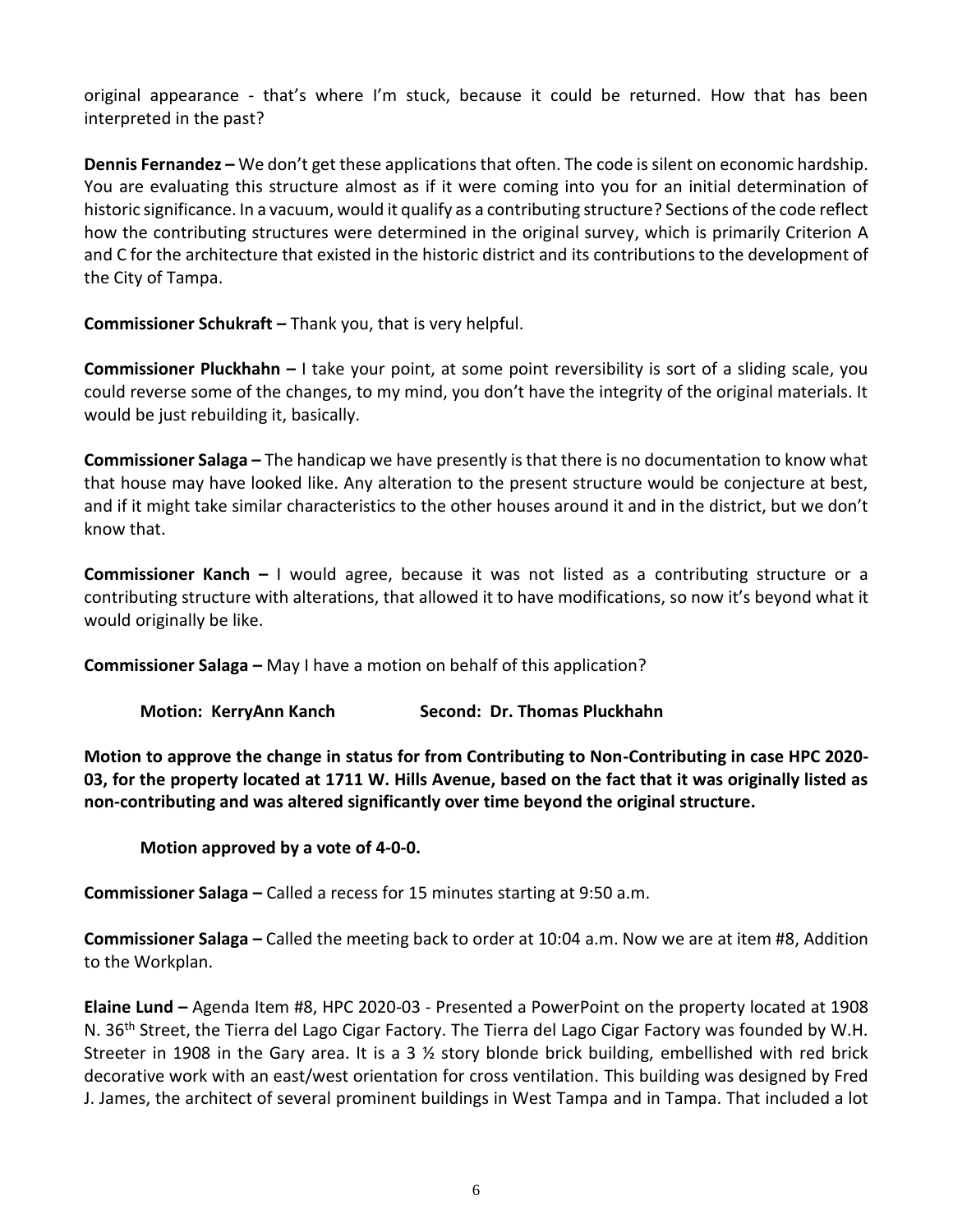of cigar factories that were constructed for the McFarland Investment Company in West Tampa. Tierra del Lago occupied the structure until 1919, then the Gary Lodge for the Masons occupied it from 1921 to 1972. The decorative work you can see at the top of the front façade appears to be Masonic in nature and is likely associated with that occupation. We have not come across any historic photos of the exterior of this building yet, however it does resemble the Morgan Cigar Factory on North Howard Avenue, constructed in 1905. There are very similar elements, particularly on the front façade. It was constructed in the Town of Gary, which was dissolved by 1920. The United Steel Workers of America owned the building from 1972 to 1989, when the True Love Missionary Baptist Church obtained the property.

Ms. Lund presented Sanborn maps showing the factory and surrounding structures over the course of time and photos of the currently designated cigar factories. Cigar manufacturing was a widespread industry throughout Tampa, and these resources are dwindling. Because of the rarity of this property type and because of its fine architectural detail staff, recommends placing the Tierra del Lago Cigar Factory on the work plan to begin research on the possible designation as a local landmark.

**Cedrick Powell –** Agent - Spoke in favor of preserving and designating the Tierra del Lago Cigar Factory as a local landmark.

**Commissioner Salaga –** Are there any questions for the applicant from our Commissioners?

**Commissioner Cobb** – What are your intentions for use on this property?

**Cedrick Powell** – We want to have a small museum, allow people to get married or have other events, community events and exhibits after COVID.

Commissioner Salaga – If there are no other comments or questions, I will close the Public Hearing and entertain a motion on this application.

**Motion: Mary Schukraft Second: KerryAnn Kanch**

**Move to approve HPC 2020-04, Tierra del Lago Cigar Factory located at 1908 N. 36th Street be added to the workplan for local landmark designation, because it meets the applicable designation criteria of A & C.**

**Motion approved by a vote of 4-0-0.**

**Commissioner Salaga –** The next item on our agenda is Item #9, Ybor City Design Guidelines.

**Dennis Fernandez –** Provided information that consultants S&ME have been selected to conduct the survey for the Ybor City Design Guidelines. I will introduce them to you at our next meeting or possibly the January hearing. There will be a line item on our agendas moving forward to provide updates on the 10-month project.

**Commissioner Salaga –** Any questions for Dennis on this matter?